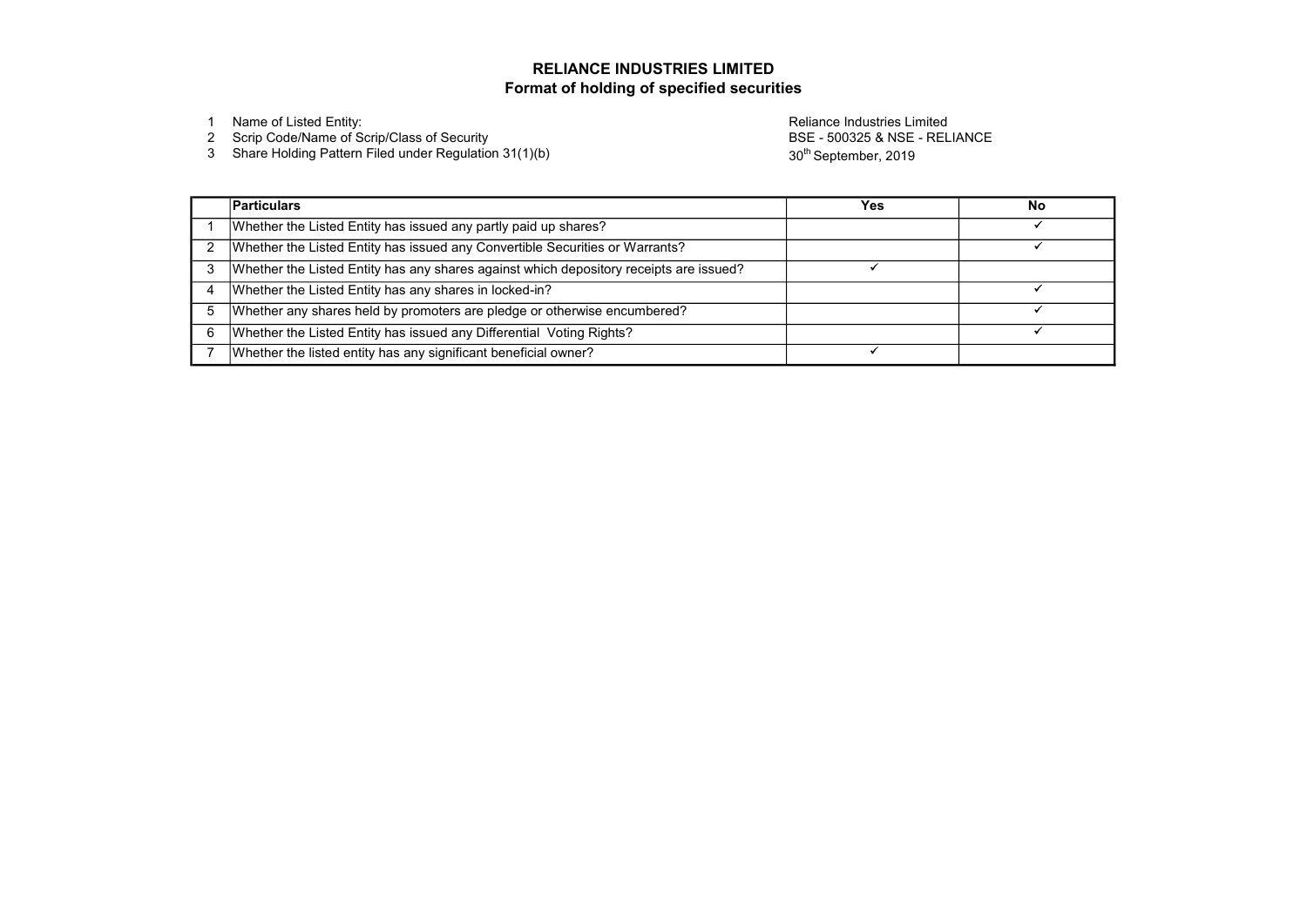# RELIANCE INDUSTRIES LIMITED Table I - Summary Statement holding of specified securities

# NA denotes "Not Applicable"

| <b>Category</b> | Category of shareholder<br>(II)     | Nos. of<br>shareholders<br>(III) | No. of fully paid<br>up equity shares<br>held<br>(IV) | No. of Partly I<br>paid-up<br>$ $ equity shares $ $<br>held | No. of<br>shares<br>underlying<br>(V) Depository<br>Receipts<br>(VI) | Total nos.<br>shares held<br>(VII)<br>$= (IV)+(V)+(V)$ | Shareholding<br>as a % of<br>total no. of<br>shares<br>(calculated<br>as per SCRR,<br>1957) (VIII) | securities (IX)<br><b>Number of Voting</b><br>Rights  <br>% of |              | Number of Voting Rights held in each class of<br>Total as a<br>$(A+B+C)$ |        | No. of Shares   Shareholding, as   Number of Locked<br>Underlying<br>a % assuming full<br>in shares(XII)<br>Outstanding<br>conversion of<br>convertible<br>convertible<br>securities (as a<br>securities<br>No.<br>(including)<br>percentage of<br>total<br>Warrants) (X)<br>diluted share<br><b>Shares</b> |  | As a % of | encumbered(XIII)<br>No.<br>(a) | <b>Number of Shares</b><br> As a % of  <br>total | Number of<br>  pledged or otherwise   equity shares  <br>held in<br>dematerialized<br>form (XIV) |
|-----------------|-------------------------------------|----------------------------------|-------------------------------------------------------|-------------------------------------------------------------|----------------------------------------------------------------------|--------------------------------------------------------|----------------------------------------------------------------------------------------------------|----------------------------------------------------------------|--------------|--------------------------------------------------------------------------|--------|-------------------------------------------------------------------------------------------------------------------------------------------------------------------------------------------------------------------------------------------------------------------------------------------------------------|--|-----------|--------------------------------|--------------------------------------------------|--------------------------------------------------------------------------------------------------|
|                 |                                     |                                  |                                                       |                                                             |                                                                      |                                                        | As a % of<br>$(A+B+C2)$                                                                            | <b>Class X</b><br>(Equity)                                     | <b>Class</b> | Total                                                                    |        | capital) (XI)=<br>$ $ (VII)+(X) As a % of<br>$(A+B+C2)$                                                                                                                                                                                                                                                     |  | held (b)  |                                | Shares<br>held (b)                               |                                                                                                  |
| (A)             | Promoter & Promoter Group           |                                  | 309 80 84 968                                         |                                                             |                                                                      | 309 80 84 968                                          | 50.05                                                                                              | 309 80 84 968                                                  |              | 309 80 84 968                                                            | 48.87  | 50.05                                                                                                                                                                                                                                                                                                       |  | 0.00      |                                | 0.00                                             | 309 80 84 968                                                                                    |
| (B)             | Public                              | 22 92 784                        | 309 20 32 319                                         |                                                             |                                                                      | 309 20 32 319                                          | 49.95                                                                                              | 309 20 32 319*                                                 |              | 309 20 32 319*                                                           | 48.78  | 49.95                                                                                                                                                                                                                                                                                                       |  | 0.00      | <b>NA</b>                      | <b>NA</b>                                        | 302 13 35 412                                                                                    |
| (C)             | Non Promoter-Non Public             |                                  |                                                       |                                                             |                                                                      |                                                        |                                                                                                    |                                                                |              |                                                                          |        |                                                                                                                                                                                                                                                                                                             |  |           |                                |                                                  |                                                                                                  |
|                 | (C1) Shares underlying DRs          |                                  |                                                       |                                                             | 14 90 05 942                                                         | 14 90 05 942                                           | <b>NAI</b>                                                                                         | 14 90 05 942                                                   |              | 14 90 05 942                                                             | 2.35   | <b>NAI</b>                                                                                                                                                                                                                                                                                                  |  | 0.00      | <b>NA</b>                      | <b>NA</b>                                        | 14 89 87 242                                                                                     |
|                 | (C2) Shares held by Employee Trusts |                                  |                                                       |                                                             |                                                                      |                                                        | 0.001                                                                                              |                                                                |              |                                                                          | 0.00   | 0.00                                                                                                                                                                                                                                                                                                        |  | 0.00      | <b>NA</b>                      | <b>NA</b>                                        |                                                                                                  |
|                 | Total                               | 22 92 837                        | 619 01 17 287                                         |                                                             |                                                                      | 0 14 90 05 942 633 91 23 229                           | 100.00                                                                                             | 633 91 23 229                                                  |              | 633 91 23 229                                                            | 100.00 | 100.00                                                                                                                                                                                                                                                                                                      |  | 0.00      | 0.00                           | 0.00                                             | 626 84 07 622                                                                                    |

\* Includes 76 78 220 shares held in the Unclaimed Suspense Account and 3 32 85 721 shares held by Investor Education and Protection Fund (IEPF) Authority on which voting rights are frozen.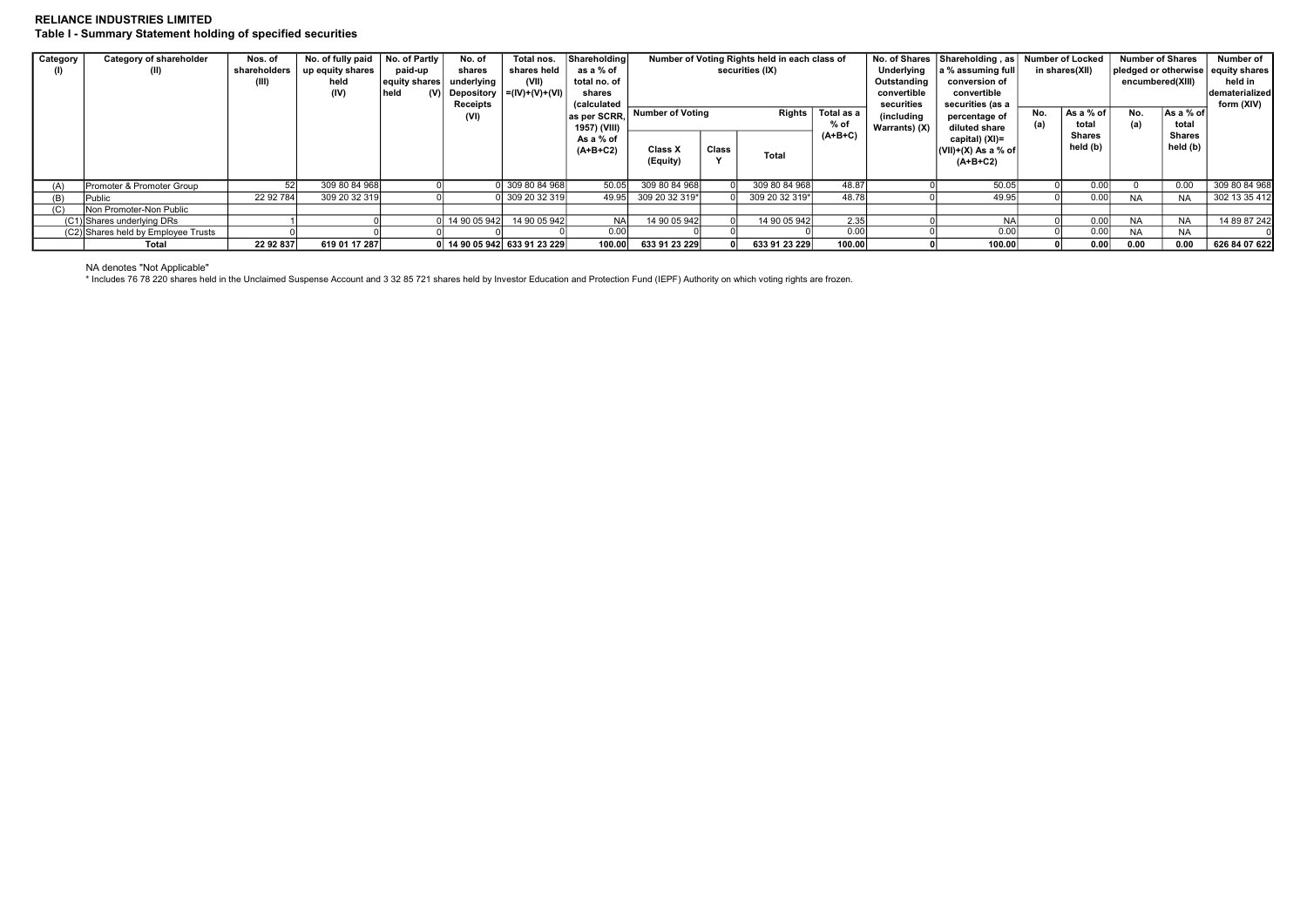# RELIANCE INDUSTRIES LIMITED Table II - Statement showing shareholding pattern of the Promoter and Promoter Group

Note : Details of Shares which remain unclaimed may be given here along with details such as number of shareholders, outstanding shares held in demat/unclaimed suspense account, voting rights which are frozen etc. - Nil

| (A) | Category & Name of the shareholders (I)                                                                                                              | Nos. of<br>shareholder<br>(III) | No. of fully<br>paid up equity<br>shares held<br>(IV) | No. of Partly<br>paid-up equity<br>shares held<br>(V) | Shareholding % Number of Voting Rights held in each class of<br>No. of shares<br>Total nos.<br>underlying<br>shares held<br>calculated as<br>securities (IX)<br>per SCRR, 1957<br><b>Depository</b><br>$(VII)$ =<br>As a % of<br>Receipts (VI)<br>(IV)+(V)+(VI) |                              |                | No. of Shares<br>Underlying<br>Outstanding<br>convertible | Shareholding, as a %<br>assuming full<br>conversion of<br>convertible securities |                                                | Number of<br>Locked in<br>shares(XII)                  |                          | <b>Number of Shares</b><br>pledged or<br>otherwise<br>encumbered(XIII)                                     | Number of<br>equity shares<br>held in<br>dematerialized |                                       |                    |                                       |                                  |
|-----|------------------------------------------------------------------------------------------------------------------------------------------------------|---------------------------------|-------------------------------------------------------|-------------------------------------------------------|-----------------------------------------------------------------------------------------------------------------------------------------------------------------------------------------------------------------------------------------------------------------|------------------------------|----------------|-----------------------------------------------------------|----------------------------------------------------------------------------------|------------------------------------------------|--------------------------------------------------------|--------------------------|------------------------------------------------------------------------------------------------------------|---------------------------------------------------------|---------------------------------------|--------------------|---------------------------------------|----------------------------------|
|     |                                                                                                                                                      |                                 |                                                       |                                                       |                                                                                                                                                                                                                                                                 |                              | (A+B+C2)(VIII) | <b>Class</b><br>X(Equity)                                 | Class<br>Y                                                                       | <b>Number of Voting Rights</b><br><b>Total</b> | <b>Total as</b><br>a % of<br>Total<br>Voting<br>rights | securities<br>(including | (as a percentage of<br>diluted share capital)<br>Warrants) (X) $ (X ) = (VII)+(X)$ as a % of<br>$(A+B+C2)$ | No.(a)                                                  | of total<br><b>Shares</b><br>held (b) | As a % $ No. (a) $ | As a % of<br>total Shares<br>held (b) | form (XIV)                       |
| (1) | <b>Indian</b>                                                                                                                                        |                                 |                                                       |                                                       |                                                                                                                                                                                                                                                                 |                              |                |                                                           |                                                                                  |                                                |                                                        |                          |                                                                                                            |                                                         |                                       |                    |                                       |                                  |
|     | (a) Individuals/Hindu undivided Family<br>Mukesh D Ambani                                                                                            |                                 | 72 31 692                                             |                                                       |                                                                                                                                                                                                                                                                 | 72 31 692                    | 0.12           | 72 31 692                                                 |                                                                                  | 72 31 692                                      | 0.11                                                   |                          | 0.12                                                                                                       | $\Omega$                                                | 0.00                                  | - O I              | 0.00                                  | 72 31 692                        |
|     | Nita M Ambani                                                                                                                                        |                                 | 67 96 292                                             |                                                       |                                                                                                                                                                                                                                                                 | 67 96 292                    | 0.11           | 67 96 292                                                 |                                                                                  | 67 96 292                                      | 0.11                                                   | $\Omega$                 | 0.11                                                                                                       | 0l                                                      | 0.00                                  | - 0 I              | 0.00                                  | 67 96 292                        |
|     | Isha M Ambani<br>Akash M Ambani                                                                                                                      |                                 | 67 28 780<br>67 26 380                                | - 0<br>$\Omega$                                       |                                                                                                                                                                                                                                                                 | 67 28 780<br>67 26 380       | 0.11<br>0.11   | 67 28 780<br>67 26 380                                    |                                                                                  | 67 28 780<br>67 26 380                         | 0.11<br>0.11                                           | $\Omega$<br>$\Omega$     | 0.11<br>0.11                                                                                               | - 0 I<br>- 0 I                                          | 0.00<br>0.00                          | - 0 I<br>- 0 I     | 0.00<br>0.00                          | 67 28 780<br>67 26 380           |
|     | Anant M Ambani                                                                                                                                       |                                 | 2 00 000                                              | $\Omega$                                              |                                                                                                                                                                                                                                                                 | 2 00 000                     | 0.00           | 2 00 000                                                  |                                                                                  | 2 00 000                                       | 0.00                                                   | $\Omega$                 | 0.00                                                                                                       | $\Omega$                                                | 0.00                                  | - 0 I              | 0.00                                  | 2 00 000                         |
|     | K D Ambani                                                                                                                                           |                                 | 146 62 148                                            |                                                       |                                                                                                                                                                                                                                                                 | 146 62 148                   | 0.24           | 146 62 148                                                |                                                                                  | 146 62 148                                     | 0.23                                                   |                          | 0.24                                                                                                       |                                                         | 0.00                                  |                    | 0.00                                  | 146 62 148                       |
|     | (b) Central Government/ State Government(s)<br>(c) Financial Institutions/ Banks                                                                     |                                 |                                                       |                                                       |                                                                                                                                                                                                                                                                 |                              |                |                                                           |                                                                                  |                                                |                                                        |                          |                                                                                                            |                                                         |                                       |                    |                                       |                                  |
|     | (d) Any Other (specify)                                                                                                                              |                                 |                                                       |                                                       |                                                                                                                                                                                                                                                                 |                              |                |                                                           |                                                                                  |                                                |                                                        |                          |                                                                                                            |                                                         |                                       |                    |                                       |                                  |
|     | i) Bodies Corporate                                                                                                                                  |                                 |                                                       |                                                       |                                                                                                                                                                                                                                                                 |                              |                |                                                           |                                                                                  |                                                |                                                        |                          |                                                                                                            |                                                         |                                       |                    |                                       |                                  |
|     | Devarshi Commercials LLP<br>Srichakra Commercials LLP                                                                                                |                                 | 71 08 00 410<br>68 88 95 274                          | $\Omega$<br>$\Omega$                                  |                                                                                                                                                                                                                                                                 | 71 08 00 410<br>68 88 95 274 | 11.48<br>11.13 | 71 08 00 410<br>68 88 95 274                              | $\Omega$                                                                         | 71 08 00 410<br>68 88 95 274                   | 11.21<br>10.87                                         | $\Omega$                 | 11.48<br>11.13                                                                                             | 0l                                                      | 0.00<br>0 I<br>0.00                   | -0 l<br> 0         | 0.00<br>0.00                          | 71 08 00 410<br>68 88 95 274     |
|     | Karuna Commercials LLP                                                                                                                               |                                 | 50 81 66 996                                          | $\Omega$                                              |                                                                                                                                                                                                                                                                 | 50 81 66 996                 | 8.21           | 50 81 66 996                                              | $\Omega$                                                                         | 50 81 66 996                                   | 8.02                                                   | $\Omega$                 | 8.21                                                                                                       | 0l                                                      | 0.00                                  | 0                  | 0.00                                  | 50 81 66 996                     |
|     | Tattvam Enterprises LLP                                                                                                                              |                                 | 43 14 31 608                                          | - 0                                                   |                                                                                                                                                                                                                                                                 | 43 14 31 608                 | 6.97           | 43 14 31 608                                              | $\Omega$                                                                         | 43 14 31 608                                   | 6.81                                                   | $\Omega$                 | 6.97                                                                                                       | 0l                                                      | 0.00                                  | -0 l               | 0.00                                  | 43 14 31 608                     |
|     | Abhayaprada Enterprises LLP<br>Adisesh Enterprises LLP                                                                                               |                                 | 200<br>200                                            | $\Omega$<br>$\Omega$                                  |                                                                                                                                                                                                                                                                 | 200<br>200                   | 0.00<br>0.00   | 200<br>200                                                | $\Omega$<br>$\Omega$                                                             | 200<br>200                                     | 0.00<br>0.00                                           | $\Omega$<br>$\Omega$     | 0.00<br>0.00                                                                                               | 0<br>0l                                                 | 0.00<br>0.00                          | 0 l<br>-o l        | 0.00<br>0.00                          | 200<br>200                       |
|     | Aiitesh Enterprises LLP                                                                                                                              |                                 | 200                                                   | $\cap$                                                |                                                                                                                                                                                                                                                                 | 200                          | 0.00           | 200                                                       | $\Omega$                                                                         | 200                                            | 0.00                                                   | $\Omega$                 | 0.00                                                                                                       | 0 I                                                     | 0.00                                  | - 0 I              | 0.00                                  | 200                              |
|     | Badri Commercials LLP                                                                                                                                |                                 | 200                                                   | $\Omega$                                              |                                                                                                                                                                                                                                                                 | 200                          | 0.00           | 200                                                       | $\Omega$                                                                         | 200                                            | 0.00                                                   | $\Omega$                 | 0.00                                                                                                       | 0l                                                      | 0.00                                  | - 0 I              | 0.00                                  | 200                              |
|     | <b>Bhuvanesh Enterprises LLP</b><br>Chakradhar Commercials LLP                                                                                       |                                 | 200<br>200                                            | $\Omega$<br>$\Omega$                                  |                                                                                                                                                                                                                                                                 | 200<br>200                   | 0.00<br>0.00   | 200<br>200                                                | $\Omega$<br>$\Omega$                                                             | 200<br>200                                     | 0.00<br>0.00                                           | $\Omega$<br>- O l        | 0.00<br>0.00                                                                                               | 0 I<br>0                                                | 0.00<br>0.00                          | -o l<br>-0 l       | 0.00<br>0.00                          | 200<br>200                       |
|     | Chakresh Enterprises LLP                                                                                                                             |                                 | 200                                                   | $\Omega$                                              |                                                                                                                                                                                                                                                                 | 200                          | 0.00           | 200                                                       | $\Omega$                                                                         | 200                                            | 0.00                                                   | $\Omega$                 | 0.00                                                                                                       | 0 I                                                     | 0.00                                  | -0 l               | 0.00                                  | 200                              |
|     | Chhatrabhuj Enterprises LLP                                                                                                                          |                                 | 200                                                   | $\Omega$                                              |                                                                                                                                                                                                                                                                 | 200                          | 0.00           | 200                                                       | $\Omega$                                                                         | 200                                            | 0.00                                                   | $\Omega$                 | 0.00                                                                                                       | -0 l                                                    | 0.00                                  | - 0 I              | 0.00                                  | 200                              |
|     | Harinarayan Enterprises LLP<br>Kankhal Trading LLP                                                                                                   |                                 | 200<br>200                                            | $\Omega$                                              |                                                                                                                                                                                                                                                                 | 200<br>200                   | 0.00<br>0.00   | 200<br>200                                                | $\Omega$<br>$\Omega$                                                             | 200<br>200                                     | 0.00<br>0.00                                           | $\Omega$<br>$\Omega$     | 0.00<br>0.00                                                                                               | 0 I<br>0l                                               | 0.00<br>0.00                          | - 0 I<br>-0 l      | 0.00<br>0.00                          | 200<br>200                       |
|     | Pavana Enterprises LLP                                                                                                                               |                                 | 200                                                   | $\Omega$                                              |                                                                                                                                                                                                                                                                 | 200                          | 0.00           | 200                                                       | -0 l                                                                             | 200                                            | 0.00                                                   | $\Omega$                 | 0.00                                                                                                       | 0l                                                      | 0.00                                  | -o l               | 0.00                                  | 200                              |
|     | <b>Pitambar Enterprises LLP</b>                                                                                                                      |                                 | 200                                                   | $\Omega$                                              |                                                                                                                                                                                                                                                                 | 200                          | 0.00           | 200                                                       | $\Omega$                                                                         | 200                                            | 0.00                                                   | $\Omega$                 | 0.00                                                                                                       | 0l                                                      | 0.00                                  | -0 l               | 0.00                                  | 200                              |
|     | Rishikesh Enterprises LLP<br>Samarjit Enterprises LLP                                                                                                |                                 | 200<br>200                                            | $\Omega$                                              |                                                                                                                                                                                                                                                                 | 200<br>200                   | 0.00<br>0.00   | 200<br>200                                                | $\Omega$<br>$\Omega$                                                             | 200<br>200                                     | 0.00<br>0.00                                           | $\Omega$<br>$\Omega$     | 0.00<br>0.00                                                                                               | $\Omega$<br>0l                                          | 0.00<br>0.00                          | - 0 I<br>-0 l      | 0.00<br>0.00                          | 200<br>200                       |
|     | Shripal Enterprises LLP                                                                                                                              |                                 | 200                                                   | $\Omega$                                              |                                                                                                                                                                                                                                                                 | 200                          | 0.00           | 200                                                       | $\Omega$                                                                         | 200                                            | 0.00                                                   | $\Omega$                 | 0.00                                                                                                       | 0l                                                      | 0.00                                  | -0 l               | 0.00                                  | 200                              |
|     | Taran Enterprises LLP                                                                                                                                |                                 | 200                                                   | $\Omega$                                              |                                                                                                                                                                                                                                                                 | 200                          | 0.00           | 200                                                       | $\Omega$                                                                         | 200                                            | 0.00                                                   | - O l                    | 0.00                                                                                                       | 0                                                       | 0.00                                  | -0 l               | 0.00                                  | 200                              |
|     | <b>Trilokesh Commercials LLP</b><br>Vishatan Enterprises LLP                                                                                         |                                 | 200<br>200                                            | $\Omega$<br>$\Omega$                                  |                                                                                                                                                                                                                                                                 | 200<br>200                   | 0.00<br>0.00   | 200<br>200                                                | $\Omega$                                                                         | 200<br>200                                     | 0.00<br>0.00                                           | $\Omega$<br>$\Omega$     | 0.00<br>0.00                                                                                               | $\Omega$<br>-0 l                                        | 0.00<br>0.00                          | -0 l<br>- 0 I      | 0.00<br>0.00                          | 200<br>200                       |
|     | Reliance Industries Holding Private Ltd                                                                                                              |                                 | 25 75 37 726                                          | $\Omega$                                              |                                                                                                                                                                                                                                                                 | 25 75 37 726                 | 4.16           | 25 75 37 726                                              | $\Omega$                                                                         | 25 75 37 726                                   | 4.06                                                   | $\Omega$                 | 4.16                                                                                                       | 0l                                                      | 0.00                                  | -0 l               | 0.00                                  | 25 75 37 726                     |
|     | Synergy Synthetics Private Limited                                                                                                                   |                                 | 200                                                   | $\Omega$                                              |                                                                                                                                                                                                                                                                 | 200                          | 0.00           | 200                                                       | $\Omega$                                                                         | 200                                            | 0.00                                                   | $\Omega$                 | 0.00                                                                                                       | 0l                                                      | 0.00                                  | -0 l               | 0.00                                  | 200                              |
|     | Exotic Officeinfra Private Limited<br>Carat Holdings and Trading Co Pvt Ltd                                                                          |                                 | 25 7 7 6<br>10 200                                    | $\Omega$<br>$\Omega$                                  |                                                                                                                                                                                                                                                                 | 25 7 7 6<br>10 200           | 0.00<br>0.00   | 25 7 7 6<br>10 200                                        | $\Omega$<br>$\overline{0}$                                                       | 25 776<br>10 200                               | 0.00<br>0.00                                           | $\Omega$<br>$\Omega$     | 0.00<br>0.00                                                                                               | 0l<br>$\Omega$                                          | 0.00<br>0.00                          | -0 l<br>-0 l       | 0.00<br>0.00                          | 25 7 7 6<br>10 200               |
|     | <b>Neutron Enterprises Private Limited</b>                                                                                                           |                                 | 1722                                                  | $\Omega$                                              |                                                                                                                                                                                                                                                                 | 1722                         | 0.00           | 1722                                                      | -o l                                                                             | 1722                                           | 0.00                                                   | $\Omega$                 | 0.00                                                                                                       | $\Omega$                                                | 0.00                                  | -o l               | 0.00                                  | 1722                             |
|     | Futura Commercials Private Limited                                                                                                                   |                                 | 1690                                                  | $\Omega$                                              |                                                                                                                                                                                                                                                                 | 1690                         | 0.00           | 1690                                                      |                                                                                  | 1690                                           | 0.00                                                   | $\Omega$                 | 0.00                                                                                                       |                                                         | 0 <br>0.00                            | 0                  | 0.00                                  | 1690                             |
|     | Chakradev Enterprises LLP<br>Janardan Commercials LLP                                                                                                |                                 | 200<br>200                                            | $\Omega$                                              |                                                                                                                                                                                                                                                                 | 200<br>200                   | 0.00<br>0.00   | 200<br>200                                                | - o l<br>$\overline{0}$                                                          | 200<br>200                                     | 0.00<br>0.00                                           | -o l                     | 0.00<br>0.00                                                                                               |                                                         | 0 <br>0.00<br> 0 <br>0.00             | 0 l<br>-0 l        | 0.00<br>0.00                          | 200<br>200                       |
|     | Elakshi Commercials Private Limited                                                                                                                  |                                 | 100                                                   | $\Omega$                                              |                                                                                                                                                                                                                                                                 | 100                          | 0.00           | 100                                                       | $\Omega$                                                                         | 100                                            | 0.00                                                   | $\Omega$                 | 0.00                                                                                                       | 0l                                                      | 0.00                                  | -0 l               | 0.00                                  | 100                              |
|     | Pinakin Commercials Private Limited<br>Svar Enterprises LLP                                                                                          |                                 | 100<br>1 27 40 032                                    | $\Omega$<br>$\Omega$                                  |                                                                                                                                                                                                                                                                 | 100<br>1 27 40 032           | 0.00<br>0.21   | 100<br>1 27 40 032                                        | 0 I                                                                              | 100<br>1 27 40 032                             | 0.00<br>0.20                                           | $\Omega$<br>$\Omega$     | 0.00<br>0.21                                                                                               | 0l<br>0l                                                | 0.00<br>0.00                          | -0 l<br> 0         | 0.00<br>0.00                          | 100<br>1 27 40 032               |
|     | Vasuprada Enterprises LLP                                                                                                                            |                                 | 12 33 680                                             | $\Omega$                                              |                                                                                                                                                                                                                                                                 | 12 33 680                    | 0.02           | 12 33 680                                                 | $\Omega$                                                                         | 12 33 680                                      | 0.02                                                   | -o l                     | 0.02                                                                                                       | 0                                                       | 0.00                                  | -0 l               | 0.00                                  | 12 33 680                        |
|     | Kamalakar Enterprises LLP                                                                                                                            |                                 | 200                                                   | $\Omega$                                              |                                                                                                                                                                                                                                                                 | 200                          | 0.00           | 200                                                       | - O I                                                                            | 200                                            | 0.00                                                   | $\Omega$                 | 0.00                                                                                                       |                                                         | 0 I<br>0.00                           | 0                  | 0.00                                  | 200                              |
|     | Narahari Enterprises LLP<br>Shreeji Comtrade LLP                                                                                                     |                                 | 200<br>1 33 55 000                                    | $\Omega$                                              |                                                                                                                                                                                                                                                                 | 200<br>1 33 55 000           | 0.00<br>0.22   | 200<br>1 33 55 000                                        | $\Omega$                                                                         | 200<br>1 33 55 000                             | 0.00<br>0.21                                           | $\Omega$<br>$\Omega$     | 0.00<br>0.22                                                                                               | 0l<br>0l                                                | 0.00<br>0.00                          | -0 l<br>-0 l       | 0.00<br>0.00                          | 200<br>1 33 55 000               |
|     | Shrikrishna Tradecom LLP                                                                                                                             |                                 | 1 33 55 000                                           | $\Omega$                                              |                                                                                                                                                                                                                                                                 | 1 33 55 000                  | 0.22           | 1 33 55 000                                               |                                                                                  | 1 33 55 000                                    | 0.21                                                   | $\Omega$                 | 0.22                                                                                                       | 0l                                                      | 0.00                                  | -0 l               | 0.00                                  | 1 33 55 000                      |
|     | Reliance Industrial Infrastructure Limited                                                                                                           |                                 | 3 44 000                                              | $\Omega$                                              |                                                                                                                                                                                                                                                                 | 3 44 000                     | 0.01           | 344 000                                                   | - 0 I                                                                            | 3 44 000                                       | 0.01                                                   | $\Omega$                 | 0.01                                                                                                       | 0l                                                      | 0.00                                  | 0                  | 0.00                                  | 3 44 000                         |
|     | Reliance Welfare Association<br>Petroleum Trust (through Trustees for sole beneficiary-M/s                                                           |                                 | 50 10 936<br>24 09 42 006                             | $\Omega$                                              |                                                                                                                                                                                                                                                                 | 50 10 936<br>24 09 42 006    | 0.08<br>3.89   | 50 10 936<br>24 09 42 006                                 | -0 l                                                                             | 50 10 936<br>24 09 42 006                      | 0.08<br>3.80                                           | $\Omega$                 | 0.08<br>3.89                                                                                               | 0l                                                      | 0.00<br>0.00                          | 0 <br>$\Omega$     | 0.00<br>0.00                          | 50 10 936<br>24 09 42 006        |
|     | Reliance Industrial Investments and Holdings Ltd.)<br>Reliance Services and Holdings Limited (a compnay controlled by                                |                                 | 17 18 82 820                                          |                                                       |                                                                                                                                                                                                                                                                 | 17 18 82 820                 |                | 2.78 17 18 82 820                                         |                                                                                  | 17 18 82 820<br>0 <sup>1</sup>                 | 2.71                                                   |                          | 2.78                                                                                                       |                                                         | 0.00                                  |                    | 0.00                                  | 17 18 82 820                     |
|     | Petroleum Trust, sole beneficiary of which is M/s. Reliance<br>Industrial Investments and Holdings Ltd.)<br>Reliance Life Sciences Private Limited # |                                 | $\Omega$                                              | $\Omega$                                              | $\Omega$                                                                                                                                                                                                                                                        | $\Omega$                     | 0.00           | - 0 I                                                     | $\overline{0}$                                                                   |                                                | 0.00                                                   | $\Omega$                 | 0.00                                                                                                       |                                                         | 0.00<br> 0                            | -0 l               | 0.00                                  | $\Omega$                         |
|     | Sikka Ports & Terminals Limited #                                                                                                                    |                                 |                                                       |                                                       |                                                                                                                                                                                                                                                                 |                              | 0.00           | 0 I                                                       | $\Omega$                                                                         |                                                | 0.00                                                   | $\Omega$                 | 0.00                                                                                                       | 0 I                                                     | 0.00                                  | -0 l               | 0.00                                  | $\Omega$                         |
|     | Jamnagar Utilities and Power Private Limited #                                                                                                       |                                 | $\Omega$                                              | $\Omega$                                              |                                                                                                                                                                                                                                                                 | $\Omega$                     | 0.00           | 0 <sup>1</sup>                                            | $\Omega$                                                                         |                                                | 0.00                                                   | $\Omega$                 | 0.00                                                                                                       | 0l                                                      | 0.00                                  | -0 l               | 0.00                                  | $\Omega$                         |
|     | <b>EWPL Holdings Private Limited #</b><br>Sub-Total (A)(1)                                                                                           |                                 | 52 309 80 84 968                                      | $\Omega$<br>$\Omega$                                  |                                                                                                                                                                                                                                                                 | $\Omega$<br>0 309 80 84 968  | 0.00           | 0 <sup>1</sup><br>50.05 309 80 84 968                     | $\Omega$                                                                         | 0 309 80 84 968                                | 0.00<br>48.87                                          | $\Omega$<br>$\Omega$     | 0.00<br>50.05                                                                                              | 0l<br>- 0 I                                             | 0.00<br>0.00                          | 0 <br>- 0 I        | 0.00                                  | $\Omega$<br>$0.00$ 309 80 84 968 |
|     | $(2)$ Foreign                                                                                                                                        |                                 |                                                       |                                                       |                                                                                                                                                                                                                                                                 |                              |                |                                                           |                                                                                  |                                                |                                                        |                          |                                                                                                            |                                                         |                                       |                    |                                       |                                  |
|     | (a) Individuals (Non-Resident Individuals/Foreign Individuals)                                                                                       |                                 |                                                       |                                                       |                                                                                                                                                                                                                                                                 |                              | 0.00           | 0l                                                        |                                                                                  |                                                | 0.00                                                   |                          | 0.00                                                                                                       | 0 I                                                     | 0.00                                  | $\Omega$           | 0.00                                  | $\Omega$                         |
|     | (b) Government<br>(c) Institutions                                                                                                                   |                                 |                                                       |                                                       |                                                                                                                                                                                                                                                                 |                              | 0.00<br>0.00   | 0<br>0                                                    |                                                                                  |                                                | 0.00<br>0.00                                           |                          | 0.00<br>0.00                                                                                               | $\Omega$                                                | 0.00<br>0.00                          | $\Omega$           | 0.00<br>0.00                          | $\Omega$<br>$\Omega$             |
|     | (d) Foreign Portfolio Investor                                                                                                                       |                                 |                                                       |                                                       |                                                                                                                                                                                                                                                                 |                              | 0.00           | ΩI                                                        | $\Omega$                                                                         |                                                | 0.00                                                   |                          | 0.00                                                                                                       | 0                                                       | 0.00                                  | $\Omega$           | 0.00                                  | $\Omega$                         |
|     | (e) Any Other (specify)                                                                                                                              |                                 |                                                       |                                                       |                                                                                                                                                                                                                                                                 |                              |                |                                                           |                                                                                  |                                                |                                                        |                          |                                                                                                            |                                                         |                                       |                    |                                       |                                  |
|     | Sub-Total (A)(2)<br><b>Total Shareholding of Promoter and Promoter Group</b><br>$(A)=(A)(1)+(A)(2)$                                                  |                                 | 52 309 80 84 968                                      | 0<br>$\Omega$                                         |                                                                                                                                                                                                                                                                 | 0 309 80 84 968              | 0.00           | O.<br>50.05 309 80 84 968                                 |                                                                                  | $0$   309 80 84 968                            | 0.00<br>48.87                                          | ŋ                        | 0.00<br>50.05                                                                                              | - 0 I<br>- 0 I                                          | 0.00<br>0.00                          | - 0 I<br>- 0 I     | 0.00                                  | $0.00$ 309 80 84 968             |

# As per disclosures under the SEBI (Substantial Acquisition of Shares and Takeovers) Regulations, 2011, furnished by the Promoters.

(2) The term "Encumbrance" has the same meaning as assigned under regulation 28(3) of SEBI (Substantial Acquisition of Shares and Takeovers) Regulations, 2011.

(1) PAN would not be displayed on website of Stock Exchange(s).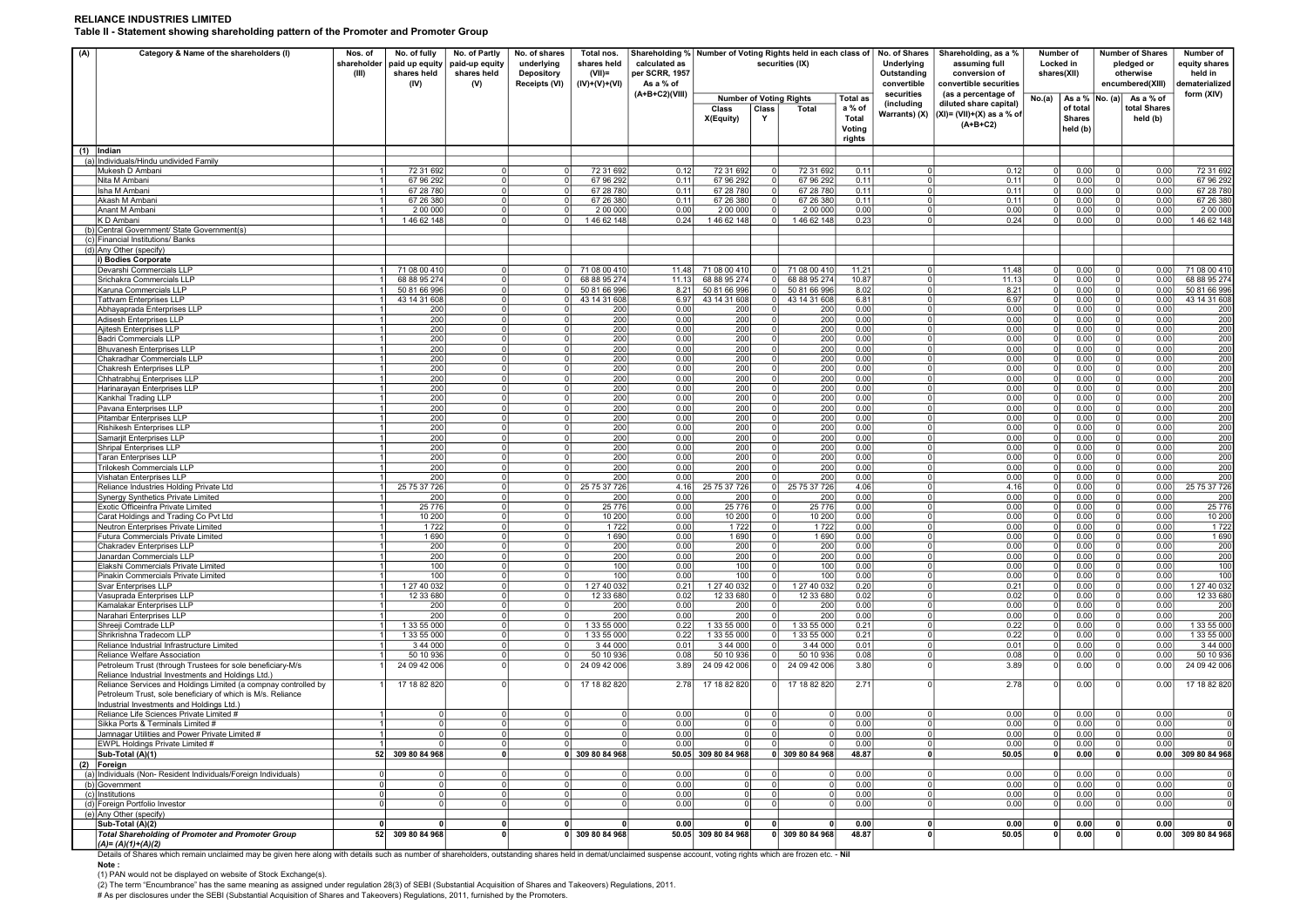#### RELIANCE INDUSTRIES LIMITED Table III - Statement showing shareholding pattern of the Public shareholder

| (B)<br>Category & Name of the<br>shareholders (I) |                                                                                           | Nos. of<br>shareholder<br>(III) | No. of fully paid<br>up equity<br>shares held (IV) | No. of Partly<br>paid-up equity<br>shares held | No. of shares<br>underlying<br>Depository |                               | Total nos.<br>shares held<br>$(VII) =$   |                               | Shareholdin<br>g %<br>calculated          |                               |                                    | Number of Voting Rights held in each class of<br>securities (IX) |                                                                         | No. of Shares<br>Underlying<br>Outstanding | Shareholding, as a % Number of Locked in<br>assuming full<br>conversion of |                                                                          | shares(XII)                   | <b>Number of Shares</b><br>pledged or otherwise<br>encumbered(XIII) | Number of equity<br>shares held in<br>dematerialized |
|---------------------------------------------------|-------------------------------------------------------------------------------------------|---------------------------------|----------------------------------------------------|------------------------------------------------|-------------------------------------------|-------------------------------|------------------------------------------|-------------------------------|-------------------------------------------|-------------------------------|------------------------------------|------------------------------------------------------------------|-------------------------------------------------------------------------|--------------------------------------------|----------------------------------------------------------------------------|--------------------------------------------------------------------------|-------------------------------|---------------------------------------------------------------------|------------------------------------------------------|
|                                                   |                                                                                           |                                 |                                                    | (V)                                            | Receipts (VI)                             | $(IV)+(V)+(VI)$               | as per<br><b>SCRR, 1957</b><br>As a % of | Class<br>X(Equity)            | <b>Number of Voting Rights</b><br>Class Y | Total                         | Total as a<br>% of Total<br>Voting | convertible<br>securities<br>(including                          | convertible securities<br>(as a percentage of<br>diluted share capital) | No.(a)                                     | As a % of<br>total<br><b>Shares</b>                                        | No. (Not<br>As a % of<br>applicable)<br>total Shares<br>held (Not<br>(a) | form (XIV)                    |                                                                     |                                                      |
|                                                   |                                                                                           |                                 |                                                    |                                                |                                           |                               | $(A+B+C2)$<br>(VIII)                     |                               |                                           |                               | rights                             | Warrants) (X)                                                    | $(XI) = (VII)+(X)$ as a %<br>of $(A+B+C2)$                              |                                            | held (b)                                                                   | applicable)<br>(b)                                                       |                               |                                                                     |                                                      |
|                                                   | (1) Institutions<br>(a) Mutual Funds/UTI                                                  | 87                              | 33 18 31 793                                       |                                                | $\Omega$                                  | 33 18 31 793                  | 5.36                                     | 33 18 31 793                  |                                           | 33 18 31 793                  | 5.23                               |                                                                  | 5.36                                                                    |                                            | 0.00                                                                       | <b>NA</b>                                                                | 33 10 47 458                  |                                                                     |                                                      |
|                                                   | <b>SBI Mutual Funds</b>                                                                   |                                 | 7 11 32 622                                        | $\Omega$                                       | $\Omega$                                  | 7 11 32 622                   | 1.15                                     | 7 11 32 622                   | 0                                         | 7 11 32 622                   | 1.12                               | $\Omega$                                                         | 1.15                                                                    | $\Omega$                                   | 0.00                                                                       | <b>NA</b>                                                                | 7 11 30 688                   |                                                                     |                                                      |
|                                                   | (b) Venture Capital Funds                                                                 |                                 |                                                    |                                                | $\epsilon$                                |                               | 0.00                                     |                               |                                           |                               | 0.00                               |                                                                  | 0.00                                                                    | $\epsilon$                                 | 0.00                                                                       | <b>NA</b>                                                                |                               |                                                                     |                                                      |
|                                                   | (c) Alternate Investment Funds                                                            | 16                              | 11 15 288                                          | $\Omega$                                       | $\Omega$                                  | 11 15 288                     | 0.02                                     | 11 15 288                     | $\mathbf 0$                               | 11 15 288                     | 0.02                               |                                                                  | 0.02                                                                    | $\Omega$                                   | 0.00                                                                       | <b>NA</b>                                                                | 11 15 288                     |                                                                     |                                                      |
|                                                   | (d) Foreign Venture Capital Investors                                                     | $\Omega$                        |                                                    | $\cap$                                         | $\Omega$                                  |                               | 0.00                                     |                               |                                           |                               | 0.00                               | $\Omega$                                                         | 0.00                                                                    | $\Omega$                                   | 0.00                                                                       | <b>NA</b>                                                                |                               |                                                                     |                                                      |
|                                                   | (e) Foreign Portfolio Investors                                                           | 1 1 3 0                         | 146 68 08 174                                      | $\Omega$                                       |                                           | 146 68 08 174                 | 23.70                                    | 146 68 08 174                 |                                           | 146 68 08 174                 | 23.14                              |                                                                  | 23.70                                                                   | $\epsilon$                                 | 0.00                                                                       | <b>NA</b>                                                                | 146 68 08 174                 |                                                                     |                                                      |
|                                                   | Europacific Growth Fund                                                                   |                                 | 20 09 35 942                                       |                                                | $\Omega$                                  | 20 09 35 942                  | 3.25                                     | 20 09 35 942                  |                                           | 20 09 35 942                  | 3.17                               |                                                                  | 3.25                                                                    | $\Omega$                                   | 0.00                                                                       | <b>NA</b>                                                                | 20 09 35 942                  |                                                                     |                                                      |
|                                                   | Government of Singapore                                                                   |                                 | 79931807                                           |                                                | $\overline{0}$                            | 79931807                      | 1.29                                     | 79931807                      |                                           | 79931807                      | 1.26                               |                                                                  | 1.29                                                                    | $\Omega$                                   | 0.00                                                                       | <b>NA</b>                                                                | 79905325                      |                                                                     |                                                      |
|                                                   | (f) Financial Institutions/ Banks                                                         | 170                             | 29 96 424                                          |                                                | $\Omega$                                  | 29 96 424                     | 0.05                                     | 29 96 4 24                    |                                           | 29 96 424                     | 0.05                               |                                                                  | 0.05                                                                    | ſ                                          | 0.00                                                                       | <b>NA</b>                                                                | 27 69 426                     |                                                                     |                                                      |
|                                                   | (g) Insurance Companies                                                                   |                                 | 42 07 67 209                                       | $\Omega$                                       | C                                         | 42 07 67 209                  | 6.80                                     | 42 07 67 209                  |                                           | 42 07 67 209                  | 6.64                               | $\Omega$                                                         | 6.80                                                                    | $\sqrt{ }$                                 | 0.00                                                                       | <b>NA</b>                                                                | 42 07 61 109                  |                                                                     |                                                      |
|                                                   | Life Insurance Corporation of India                                                       |                                 | 40 50 40 201                                       | $\Omega$                                       | $\Omega$                                  | 40 50 40 201                  | 6.54                                     | 40 50 40 201                  |                                           | 40 50 40 201                  | 6.39                               | $\Omega$                                                         | 6.54                                                                    | $\Omega$                                   | 0.00                                                                       | <b>NA</b>                                                                | 40 50 34 301                  |                                                                     |                                                      |
|                                                   | (h) Provident Funds/ Pension Funds                                                        | $\Omega$                        |                                                    |                                                | $\Omega$                                  |                               | 0.00                                     | $\Omega$                      | $\Omega$                                  |                               | 0.00                               | $\Omega$                                                         | 0.00                                                                    | $\Omega$                                   | 0.00                                                                       | <b>NA</b>                                                                |                               |                                                                     |                                                      |
|                                                   | (i) Any Other (specify)                                                                   |                                 |                                                    |                                                |                                           |                               |                                          |                               |                                           |                               |                                    |                                                                  |                                                                         |                                            |                                                                            |                                                                          |                               |                                                                     |                                                      |
|                                                   | i)Foreign Institutional Investors                                                         | 91                              | 35 72 192                                          | $\Omega$                                       | $\Omega$                                  | 35 72 192                     | 0.06                                     | 35 72 192                     | $\Omega$                                  | 35 72 192                     | 0.06                               | $\Omega$                                                         | 0.06                                                                    | $\Omega$                                   | 0.00                                                                       | <b>NA</b>                                                                | 34 41 146                     |                                                                     |                                                      |
|                                                   | i)Qualified Institutional Buyers<br>Sub-Total (B)(1)                                      | 28<br>1526                      | 13 25 70 247<br>235 96 61 327                      | $\overline{0}$<br>$\Omega$                     | $\overline{0}$<br>$\mathbf{0}$            | 13 25 70 247<br>235 96 61 327 | 2.14<br>38.12                            | 13 25 70 247<br>235 96 61 327 | $\overline{0}$                            | 13 25 70 247<br>235 96 61 327 | 2.09<br>37.22                      | $\overline{0}$<br>$\mathbf{0}$                                   | 2.14<br>38.12                                                           | $\Omega$<br>$\mathbf 0$                    | 0.00<br>0.00                                                               | <b>NA</b><br><b>NA</b>                                                   | 13 25 70 247<br>235 85 12 848 |                                                                     |                                                      |
|                                                   |                                                                                           |                                 |                                                    |                                                |                                           |                               |                                          |                               |                                           |                               |                                    |                                                                  |                                                                         |                                            |                                                                            |                                                                          |                               |                                                                     |                                                      |
| (2)                                               | Central Government/ State<br>Government(s)/ President of India                            | 102                             | 1 14 52 423                                        |                                                |                                           | 1 14 52 423                   | 0.19                                     | 1 14 52 423                   |                                           | 1 14 52 423                   | 0.18                               |                                                                  | 0.19                                                                    |                                            | 0.00                                                                       | <b>NA</b>                                                                | 84 91 281                     |                                                                     |                                                      |
|                                                   | Sub-Total (B)(2)                                                                          | 102                             | 1 14 52 423                                        | <sup>0</sup>                                   | $\mathbf{0}$                              | 1 14 52 423                   | 0.19                                     | 1 14 52 423                   | ٥I                                        | 1 14 52 423                   | 0.18                               | $\mathbf{0}$                                                     | 0.19                                                                    | $\Omega$                                   | 0.00                                                                       | <b>NA</b>                                                                | 84 91 281                     |                                                                     |                                                      |
|                                                   |                                                                                           |                                 |                                                    |                                                |                                           |                               |                                          |                               |                                           |                               |                                    |                                                                  |                                                                         |                                            |                                                                            |                                                                          |                               |                                                                     |                                                      |
|                                                   | (3) Non-institutions<br>(a) Individuals -                                                 | 22 15 623                       | 48 45 66 278                                       |                                                | $\Omega$                                  | 48 45 66 278                  | 7.83                                     | 48 45 66 278                  |                                           | 48 45 66 278                  | 7.64                               |                                                                  | 7.83                                                                    | $\mathsf{C}$                               | 0.00                                                                       | <b>NA</b>                                                                | 42 46 02 272                  |                                                                     |                                                      |
|                                                   | Individual shareholders holding<br>nominal share capital up to Rs. 2<br>lakhs.            |                                 |                                                    |                                                |                                           |                               |                                          |                               |                                           |                               |                                    |                                                                  |                                                                         |                                            |                                                                            |                                                                          |                               |                                                                     |                                                      |
|                                                   | ii) Individual shareholders holding<br>nominal share capital in excess of<br>Rs. 2 lakhs. | 997                             | 66174338                                           | $\Omega$                                       | $\Omega$                                  | 6 61 74 338                   | 1.07                                     | 66174338                      | $\Omega$                                  | 66174338                      | 1.04                               |                                                                  | 1.07                                                                    |                                            | 0.00                                                                       | <b>NA</b>                                                                | 6 58 67 105                   |                                                                     |                                                      |
|                                                   | (b) NBFCs registered with RBI                                                             | 30                              | 1 38 276                                           |                                                | $\Omega$                                  | 1 38 276                      | 0.00                                     | 1 38 276                      | $\Omega$                                  | 1 38 276                      | 0.00                               | $\Omega$                                                         | 0.00                                                                    |                                            | 0.00                                                                       | <b>NA</b>                                                                | 1 38 276                      |                                                                     |                                                      |
|                                                   | (c) Employee Trusts                                                                       | $\Omega$                        | $\Omega$                                           | $\Omega$                                       | $\Omega$                                  |                               | 0.00                                     | $\mathbf 0$                   | $\Omega$                                  |                               | 0.00                               | $\Omega$                                                         | 0.00                                                                    | $\Omega$                                   | 0.00                                                                       | <b>NA</b>                                                                |                               |                                                                     |                                                      |
|                                                   | (d) Overseas Depositories (holding<br>DRs) (balancing figure)<br>(e) Any Other (specify)  |                                 |                                                    |                                                |                                           |                               | 0.00                                     | $\Omega$                      |                                           |                               | 0.00                               |                                                                  | 0.00                                                                    |                                            | 0.00                                                                       | <b>NA</b>                                                                |                               |                                                                     |                                                      |
|                                                   | ) Bodies Corporate                                                                        | 6763                            | 5 86 96 912                                        |                                                | $\Omega$                                  | 5 86 96 912                   | 0.95                                     | 58696912                      |                                           | 58696912                      | 0.93                               |                                                                  | 0.95                                                                    | $\Omega$                                   | 0.00                                                                       | <b>NA</b>                                                                | 575 84 909                    |                                                                     |                                                      |
|                                                   | i) Non Resident Indians-Repatriable                                                       | 21 3 84                         | 2 19 27 689                                        |                                                | -C                                        | 2 19 27 689                   | 0.35                                     | 2 19 27 689                   |                                           | 2 19 27 689                   | 0.35                               |                                                                  | 0.35                                                                    | $\Omega$                                   | 0.00                                                                       | <b>NA</b>                                                                | 169 58 369                    |                                                                     |                                                      |
|                                                   | iii) Non Resident Indians-Non<br>Repatriable                                              | 15 0 75                         | 102 29 220                                         | $\Omega$                                       | $\Omega$                                  | 1 02 29 220                   | 0.17                                     | 1 02 29 220                   |                                           | 1 02 29 220                   | 0.16                               | $\Omega$                                                         | 0.17                                                                    | $\Omega$                                   | 0.00                                                                       | <b>NA</b>                                                                | 101 17 934                    |                                                                     |                                                      |
|                                                   | iv) Overseas Corporate Bodies                                                             | 14                              | 4 34 140                                           | $\Omega$                                       | $\Omega$                                  | 4 34 140                      | 0.01                                     | 4 34 140                      | $\Omega$                                  | 4 34 140                      | 0.01                               | $\Omega$                                                         | 0.01                                                                    | $\Omega$                                   | 0.00                                                                       | <b>NA</b>                                                                | 3 63 766                      |                                                                     |                                                      |
|                                                   | v) Foreign Portfolio<br>Investors(Individual)                                             |                                 | 1 0 5 5                                            |                                                |                                           | 1 0 5 5                       | 0.00                                     | 1 0 5 5                       |                                           | 1 0 5 5                       | 0.00                               |                                                                  | 0.00                                                                    |                                            | 0.00                                                                       | <b>NA</b>                                                                | 1 0 5 5                       |                                                                     |                                                      |
|                                                   | vi) Foreign National                                                                      | 22                              | 23 653                                             |                                                |                                           | 23 653                        | 0.00                                     | 23 653                        |                                           | 23 653                        | 0.00                               |                                                                  | 0.00                                                                    |                                            | 0.00                                                                       | <b>NA</b>                                                                | 23 653                        |                                                                     |                                                      |
|                                                   | vii) Clearing Member                                                                      | 549                             | 32 66 160                                          | $\Omega$                                       | $\Omega$                                  | 32 66 160                     | 0.05                                     | 32 66 160                     | 0                                         | 32 66 160                     | 0.05                               | $\Omega$                                                         | 0.05                                                                    | $\Omega$                                   | 0.00                                                                       | <b>NA</b>                                                                | 32 66 160                     |                                                                     |                                                      |
|                                                   | viii) Unclaimed Shares Suspense<br>Account (Reg. 39 of SEBI LODR<br>Regulations, 2015)    |                                 | 76 78 220                                          |                                                | $\Omega$                                  | 76 78 220                     | 0.12                                     | 76 78 220                     | $\Omega$                                  | 76 78 220                     | 0.12                               |                                                                  | 0.12                                                                    | $\Omega$                                   | 0.00                                                                       | <b>NA</b>                                                                | 76 78 220                     |                                                                     |                                                      |
|                                                   | ix) Investor Education and<br>Protection Fund (IEPF) Authority                            |                                 | 3 32 85 721                                        |                                                |                                           | 3 32 85 721                   | 0.54                                     | 3 32 85 721                   |                                           | 3 32 85 721                   | 0.53                               |                                                                  | 0.54                                                                    |                                            | 0.00                                                                       | <b>NA</b>                                                                | 3 32 85 721                   |                                                                     |                                                      |
|                                                   | x) Trusts                                                                                 | 177                             | 2 51 90 657                                        | $\Omega$                                       | $\Omega$                                  | 2 51 90 657                   | 0.41                                     | 2 51 90 657                   | $\Omega$                                  | 2 51 90 65                    | 0.40                               | $\Omega$                                                         | 0.41                                                                    | $\Omega$                                   | 0.00                                                                       | <b>NA</b>                                                                | 25178249                      |                                                                     |                                                      |
|                                                   | xi) HUF                                                                                   | 30 518                          | 93 06 250                                          |                                                | $\Omega$                                  | 93 06 250                     | 0.15                                     | 93 06 250                     | $\Omega$                                  | 93 06 250                     | 0.15                               | $\Omega$                                                         | 0.15                                                                    | $\Omega$                                   | 0.00                                                                       | <b>NA</b>                                                                | 92 65 594                     |                                                                     |                                                      |
|                                                   | xii) Pending Confirmation                                                                 |                                 |                                                    |                                                | $\Omega$                                  |                               | 0.00                                     |                               |                                           |                               | 0.00                               | $\Omega$                                                         | 0.00                                                                    | ſ                                          | 0.00                                                                       | <b>NA</b>                                                                |                               |                                                                     |                                                      |
|                                                   | Sub-Total (B)(3)                                                                          | 22 91 156                       | 72 09 18 569                                       |                                                | $\mathbf{0}$                              | 72 09 18 569                  | 11.65                                    | 72 09 18 569                  | 0                                         | 72 09 18 569                  | 11.37                              | $\mathbf 0$                                                      | 11.65                                                                   |                                            | 0.00                                                                       | <b>NA</b>                                                                | 65 43 31 283                  |                                                                     |                                                      |
|                                                   | Total Public Shareholding (B)=<br>(B)(1)+(B)(2)+(B)(3) *                                  | 22 92 784                       | 309 20 32 319                                      |                                                | $\Omega$                                  | 309 20 32 319                 |                                          | 49.95 309 20 32 319*          |                                           | 0 309 20 32 319*              | 48.78                              |                                                                  | 49.95                                                                   | $\mathbf{0}$                               | 0.00                                                                       | NA                                                                       | 302 13 35 412                 |                                                                     |                                                      |

Details of the shareholders acting as persons in Concert including their Shareholding (No. and %): Nil

Details of Shares which remain unclaimed may be given here along with details such as number of shareholders, outstanding shares held in demat/unclaimed suspense account, voting rights which are frozen etc.

Note:

(1) PAN would not be displayed on website of Stock Exchange(s).<br>(2) The above format needs to be disclosed along with the name of following persons: Institutions/Non Institutions holding more than 1% of total number of sha

(3) W.r.t. the information pertaining to Depository Receipts, the same may be disclosed in the respective columns to the extent information available and the balance to be disclosed as held by custodian. (4) NA denotes "Not Applicable"

(5) \* Includes 76 78 220 shares held in the Unclaimed Suspense Account and 3 32 85 721 shares held by Investor Education and Protection Fund (IEPF) Authority on which voting rights are frozen.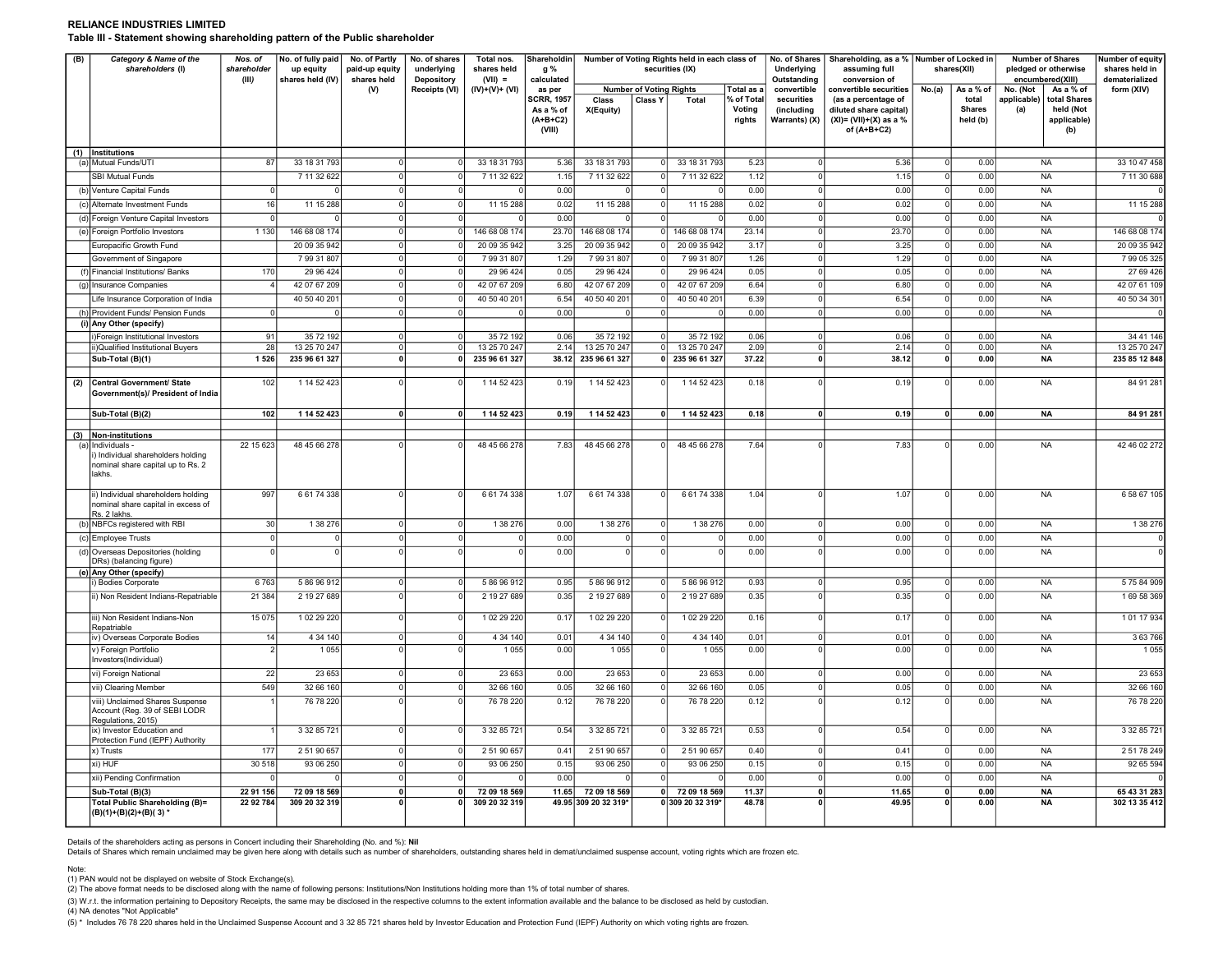### RELIANCE INDUSTRIES LIMITED

#### Table IV - Statement showing shareholding pattern of the Non Promoter- Non Public shareholder

| (C) | Category & Name of the shareholders (I)                                                    | Nos. of<br>shareholder (III) | No. of fully<br>paid up<br>equity shares<br>held (IV) | No. of<br>Partly paid-<br>up equity<br>shares held<br>(V) | No. of shares<br>underlying<br>Depository<br>Receipts (VI) | Total nos.<br>shares held<br>$(VII)$ =<br>$(IV)+(V)+(VI)$ | calculated as<br>per SCRR, 1957<br>As a % of<br>(A+B+C2)(VIII) | Shareholding % Number of Voting Rights held in each class of No. of Shares<br>securities (IX)<br><b>Total as</b><br><b>Number of Voting Rights</b><br>a % of |                | Underlying<br>Outstanding<br>convertible<br>securities | Shareholding, as a %<br>assuming full<br>conversion of<br>convertible securities<br>No.<br>(as a percentage of | Number of<br>Locked in<br>shares(XII)<br>As a % of<br>total Shares | Number of Shares pledged<br>or otherwise<br>encumbered(XIII)<br>No. (Not<br>applicable) | As a % of<br>total Shares | Number of<br>equity shares<br>held in<br>dematerialized<br>form (XIV) |                          |              |
|-----|--------------------------------------------------------------------------------------------|------------------------------|-------------------------------------------------------|-----------------------------------------------------------|------------------------------------------------------------|-----------------------------------------------------------|----------------------------------------------------------------|--------------------------------------------------------------------------------------------------------------------------------------------------------------|----------------|--------------------------------------------------------|----------------------------------------------------------------------------------------------------------------|--------------------------------------------------------------------|-----------------------------------------------------------------------------------------|---------------------------|-----------------------------------------------------------------------|--------------------------|--------------|
|     |                                                                                            |                              |                                                       |                                                           |                                                            |                                                           |                                                                | Class X                                                                                                                                                      | <b>Class Y</b> | Total                                                  | Total<br>Voting<br>rights                                                                                      | <i><b>(including)</b></i>                                          | diluted share capital)<br>Warrants) (X) $ (X )=(VII)+(X)$ as a % of<br>$(A+B+C2)$       | held                      |                                                                       | held (Not<br>applicable) |              |
| (1) | <b>Custodian/DR Holder</b>                                                                 |                              |                                                       |                                                           |                                                            |                                                           |                                                                |                                                                                                                                                              |                |                                                        |                                                                                                                |                                                                    |                                                                                         |                           |                                                                       |                          |              |
|     | The Bank of New York Mellon for GDRs                                                       |                              |                                                       |                                                           | 14 90 05 942                                               | 14 90 05 942                                              |                                                                | 2.41 14 90 05 942                                                                                                                                            |                | 14 90 05 942                                           | 2.35                                                                                                           |                                                                    | 2.41                                                                                    | 0.00                      | <b>NA</b>                                                             |                          | 14 89 87 242 |
| (a) | Name of DR Holder (if available)                                                           |                              |                                                       |                                                           |                                                            |                                                           |                                                                |                                                                                                                                                              |                |                                                        |                                                                                                                |                                                                    |                                                                                         |                           | <b>NA</b>                                                             |                          |              |
| (2) | Employee Benefit Trust (under SEBI<br>(Share based Employee Benefit)<br>Regulations, 2014) |                              |                                                       |                                                           |                                                            |                                                           | 0.00                                                           |                                                                                                                                                              |                |                                                        | 0.00                                                                                                           |                                                                    | 0.00                                                                                    | 0.00                      | <b>NA</b>                                                             |                          |              |
| (a) | Name (abc)                                                                                 |                              |                                                       |                                                           |                                                            |                                                           |                                                                |                                                                                                                                                              |                |                                                        |                                                                                                                |                                                                    |                                                                                         |                           | <b>NA</b>                                                             |                          |              |
|     | Total Non-Promoter-Non Public<br>Shareholding (C)= (C)(1)+(C)(2)                           |                              |                                                       |                                                           | 14 90 05 942                                               | 14 90 05 942                                              |                                                                | 2.41 14 90 05 942                                                                                                                                            |                | 14 90 05 942                                           | 2.35                                                                                                           |                                                                    | 2.41                                                                                    | 0.00                      | <b>NA</b>                                                             |                          | 14 89 87 242 |

<u>Note</u><br>— (1) PAN would not be displayed on website of Stock Exchange(s).<br>— (2) Phe above format needs to disclose name of all holders holding more than 1% of total number of shares

(1) PAN would not be displayed on website of Stock Exchange(s).<br>(2) The above format needs to disclose name of all holders holding more than 1% of total number of shares<br>(3) W.r.t. the information pertaining to Deposito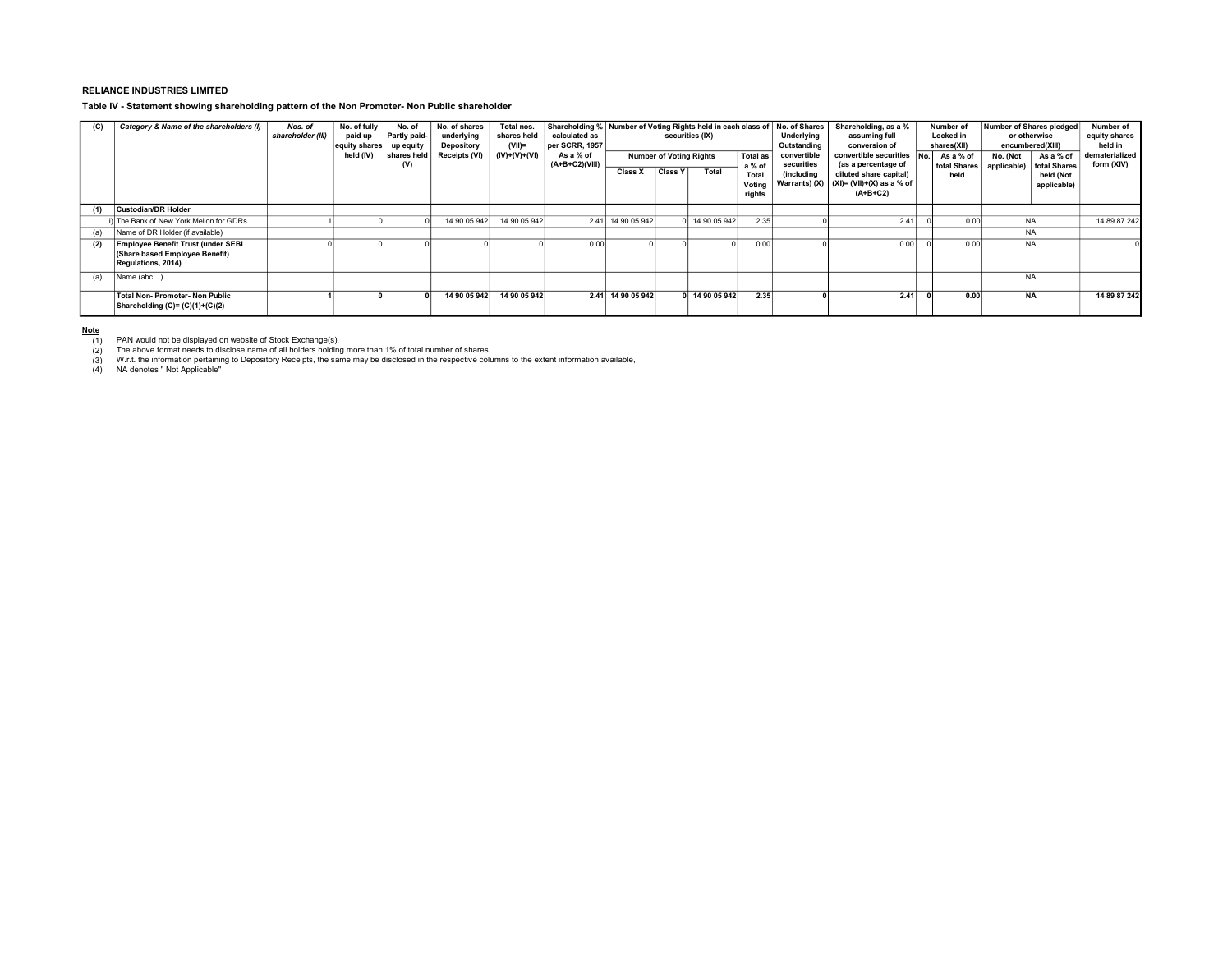# RELIANCE INDUSTRIES LIMITED

# Table V- Statement showing details of significant beneficial owners (SBOs)

| Sr.<br><b>No</b> | Details of the Significant Beneficial<br>Owner(SBO) (I)                                                                    |                    | Details of the registered owner (II) |                    | Details of holding/ exercise of right of the SBO in the reporting | Date of                     |                                                                                          |                               |                                                |                                                                             |
|------------------|----------------------------------------------------------------------------------------------------------------------------|--------------------|--------------------------------------|--------------------|-------------------------------------------------------------------|-----------------------------|------------------------------------------------------------------------------------------|-------------------------------|------------------------------------------------|-----------------------------------------------------------------------------|
|                  | Name                                                                                                                       | <b>Nationality</b> | Name                                 | <b>Nationality</b> | <b>Shares</b><br>(%)                                              | <b>Voting rights</b><br>(%) | <b>Rights on</b><br>distributable<br>(%) Dividend or<br>any other<br><b>Distribution</b> | <b>Exercise of</b><br>control | <b>Exercise of</b><br>significant<br>Influence | creation /<br>acquisition<br>of significant<br>beneficial<br>interest# (IV) |
|                  | 1 Mukesh D Ambani, Nita M<br>Ambani, Isha M Ambani,<br>Akash M Ambani and Anant<br>M Ambani, together and<br>collectively  | India              | Devarshi Commercials LLP             | India              | 11.2129136                                                        | 11.2129136                  | 11.2129136 No                                                                            |                               | No                                             | 08-02-2019                                                                  |
|                  | 2 Mukesh D Ambani, Nita M<br>Ambani, Isha M Ambani,<br>Akash M Ambani and Anant<br>M Ambani, together and<br>collectively  | India              | Srichakra Commercials LLP            | India              | 10.8673589                                                        | 10.8673589                  | 10.8673589 No                                                                            |                               | <b>No</b>                                      | 08-02-2019                                                                  |
|                  | 3 Mukesh D Ambani, Nita M<br>Ambani, Isha M Ambani,<br>Akash M Ambani and Anant<br>M Ambani, together and<br>collectively  | India              | Karuna Commercials LLP               | India              | 8.0163609                                                         | 8.0163609                   | 8.0163609 No                                                                             |                               | No                                             | 08-02-2019                                                                  |
|                  | 4 Mukesh D Ambani, Nita M<br>Ambani, Isha M Ambani,<br>Akash M Ambani and Anant<br>M Ambani, together and<br>collectively  | India              | <b>Tattvam Enterprises LLP</b>       | India              | 6.8058561                                                         | 6.8058561                   | 6.8058561 No                                                                             |                               | No                                             | 08-02-2019                                                                  |
|                  | 5 Mukesh D Ambani, Nita M<br>Ambani, Isha M Ambani,<br>Akash M Ambani and Anant<br>M Ambani, together and<br>collectively  | India              | Abhayaprada Enterprises<br>LLP       | India              | 0.0000032                                                         | 0.0000032                   | 0.0000032 No                                                                             |                               | <b>No</b>                                      | 08-02-2019                                                                  |
|                  | 6 Mukesh D Ambani, Nita M<br>Ambani, Isha M Ambani,<br>Akash M Ambani and Anant<br>M Ambani, together and<br>collectively  | India              | Adisesh Enterprises LLP              | India              | 0.0000032                                                         | 0.0000032                   | 0.0000032 No                                                                             |                               | <b>No</b>                                      | 08-02-2019                                                                  |
|                  | 7 Mukesh D Ambani, Nita M<br>Ambani, Isha M Ambani,<br>Akash M Ambani and Anant<br>M Ambani, together and<br>collectively  | India              | Ajitesh Enterprises LLP              | India              | 0.0000032                                                         | 0.0000032                   | 0.0000032 No                                                                             |                               | <b>No</b>                                      | 08-02-2019                                                                  |
|                  | 8 Mukesh D Ambani, Nita M<br>Ambani, Isha M Ambani,<br>Akash M Ambani and Anant<br>M Ambani, together and<br>collectively  | India              | <b>Badri Commercials LLP</b>         | India              | 0.0000032                                                         | 0.0000032                   | 0.0000032 No                                                                             |                               | No                                             | 08-02-2019                                                                  |
|                  | 9 Mukesh D Ambani, Nita M<br>Ambani, Isha M Ambani,<br>Akash M Ambani and Anant<br>M Ambani, together and<br>collectively  | India              | <b>Bhuvanesh Enterprises LLP</b>     | India              | 0.0000032                                                         | 0.0000032                   | 0.0000032 No                                                                             |                               | No                                             | 08-02-2019                                                                  |
|                  | 10 Mukesh D Ambani, Nita M<br>Ambani, Isha M Ambani,<br>Akash M Ambani and Anant<br>M Ambani, together and<br>collectively | India              | <b>Chakradhar Commercials</b><br>LLP | India              | 0.0000032                                                         | 0.0000032                   | 0.0000032 No                                                                             |                               | No                                             | 08-02-2019                                                                  |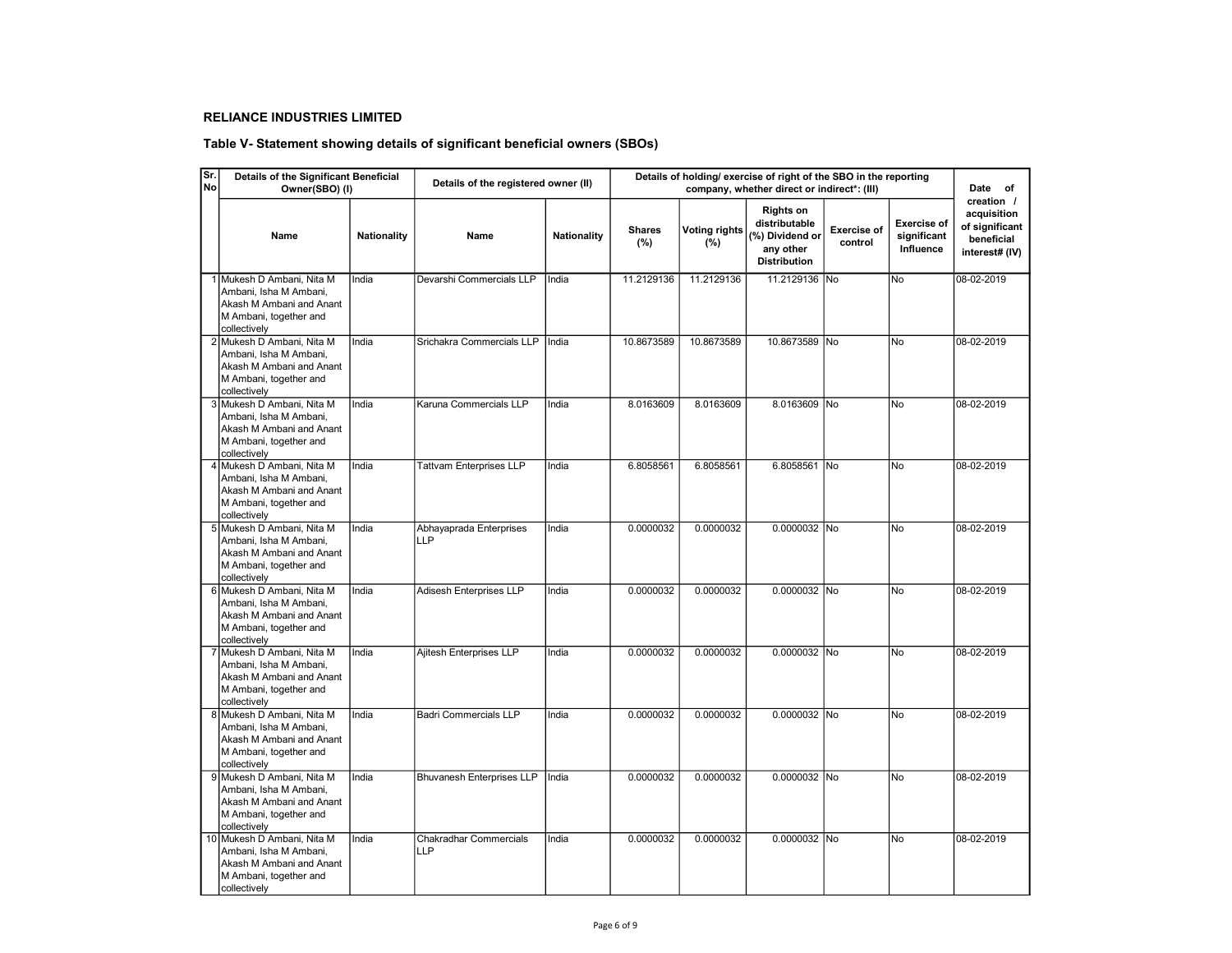| Table V- Statement showing details of significant beneficial owners (SBOs) |
|----------------------------------------------------------------------------|
|                                                                            |

| Sr.<br><b>No</b> | Details of the Significant Beneficial<br>Owner(SBO) (I)                                                                    |                    | Details of the registered owner (II) |                    | Details of holding/ exercise of right of the SBO in the reporting |                             | Date of                                                                                  |                               |                                                |                                                                             |
|------------------|----------------------------------------------------------------------------------------------------------------------------|--------------------|--------------------------------------|--------------------|-------------------------------------------------------------------|-----------------------------|------------------------------------------------------------------------------------------|-------------------------------|------------------------------------------------|-----------------------------------------------------------------------------|
|                  | Name                                                                                                                       | <b>Nationality</b> | Name                                 | <b>Nationality</b> | <b>Shares</b><br>$(\% )$                                          | <b>Voting rights</b><br>(%) | <b>Rights on</b><br>distributable<br>(%) Dividend or<br>any other<br><b>Distribution</b> | <b>Exercise of</b><br>control | <b>Exercise of</b><br>significant<br>Influence | creation /<br>acquisition<br>of significant<br>beneficial<br>interest# (IV) |
|                  | 11 Mukesh D Ambani, Nita M<br>Ambani, Isha M Ambani,<br>Akash M Ambani and Anant<br>M Ambani, together and<br>collectively | India              | Chakresh Enterprises LLP             | India              | 0.0000032                                                         | 0.0000032                   | 0.0000032 No                                                                             |                               | No                                             | 08-02-2019                                                                  |
|                  | 12 Mukesh D Ambani, Nita M<br>Ambani, Isha M Ambani,<br>Akash M Ambani and Anant<br>M Ambani, together and<br>collectively | India              | Chhatrabhuj Enterprises LLP India    |                    | 0.0000032                                                         | 0.0000032                   | 0.0000032 No                                                                             |                               | No                                             | 08-02-2019                                                                  |
|                  | 13 Mukesh D Ambani, Nita M<br>Ambani, Isha M Ambani,<br>Akash M Ambani and Anant<br>M Ambani, together and<br>collectively | India              | Harinarayan Enterprises LLP   India  |                    | 0.0000032                                                         | 0.0000032                   | 0.0000032 No                                                                             |                               | No                                             | 08-02-2019                                                                  |
|                  | 14 Mukesh D Ambani, Nita M<br>Ambani, Isha M Ambani,<br>Akash M Ambani and Anant<br>M Ambani, together and<br>collectively | India              | Kankhal Trading LLP                  | India              | 0.0000032                                                         | 0.0000032                   | 0.0000032 No                                                                             |                               | No                                             | 08-02-2019                                                                  |
|                  | 15 Mukesh D Ambani, Nita M<br>Ambani, Isha M Ambani,<br>Akash M Ambani and Anant<br>M Ambani, together and<br>collectively | India              | Pavana Enterprises LLP               | India              | 0.0000032                                                         | 0.0000032                   | 0.0000032 No                                                                             |                               | No                                             | 08-02-2019                                                                  |
|                  | 16 Mukesh D Ambani, Nita M<br>Ambani, Isha M Ambani,<br>Akash M Ambani and Anant<br>M Ambani, together and<br>collectively | India              | Pitambar Enterprises LLP             | India              | 0.0000032                                                         | 0.0000032                   | 0.0000032 No                                                                             |                               | No                                             | 08-02-2019                                                                  |
|                  | 17 Mukesh D Ambani, Nita M<br>Ambani, Isha M Ambani,<br>Akash M Ambani and Anant<br>M Ambani, together and<br>collectively | India              | Rishikesh Enterprises LLP            | India              | 0.0000032                                                         | 0.0000032                   | 0.0000032 No                                                                             |                               | No                                             | 08-02-2019                                                                  |
|                  | 18 Mukesh D Ambani, Nita M<br>Ambani, Isha M Ambani,<br>Akash M Ambani and Anant<br>M Ambani, together and<br>collectively | India              | Samarjit Enterprises LLP             | India              | 0.0000032                                                         | 0.0000032                   | 0.0000032 No                                                                             |                               | No                                             | 08-02-2019                                                                  |
|                  | 19 Mukesh D Ambani, Nita M<br>Ambani, Isha M Ambani,<br>Akash M Ambani and Anant<br>M Ambani, together and<br>collectively | India              | Shripal Enterprises LLP              | India              | 0.0000032                                                         | 0.0000032                   | 0.0000032 No                                                                             |                               | No                                             | 08-02-2019                                                                  |
|                  | 20 Mukesh D Ambani, Nita M<br>Ambani, Isha M Ambani,<br>Akash M Ambani and Anant<br>M Ambani, together and<br>collectively | India              | <b>Taran Enterprises LLP</b>         | India              | 0.0000032                                                         | 0.0000032                   | 0.0000032 No                                                                             |                               | No                                             | 08-02-2019                                                                  |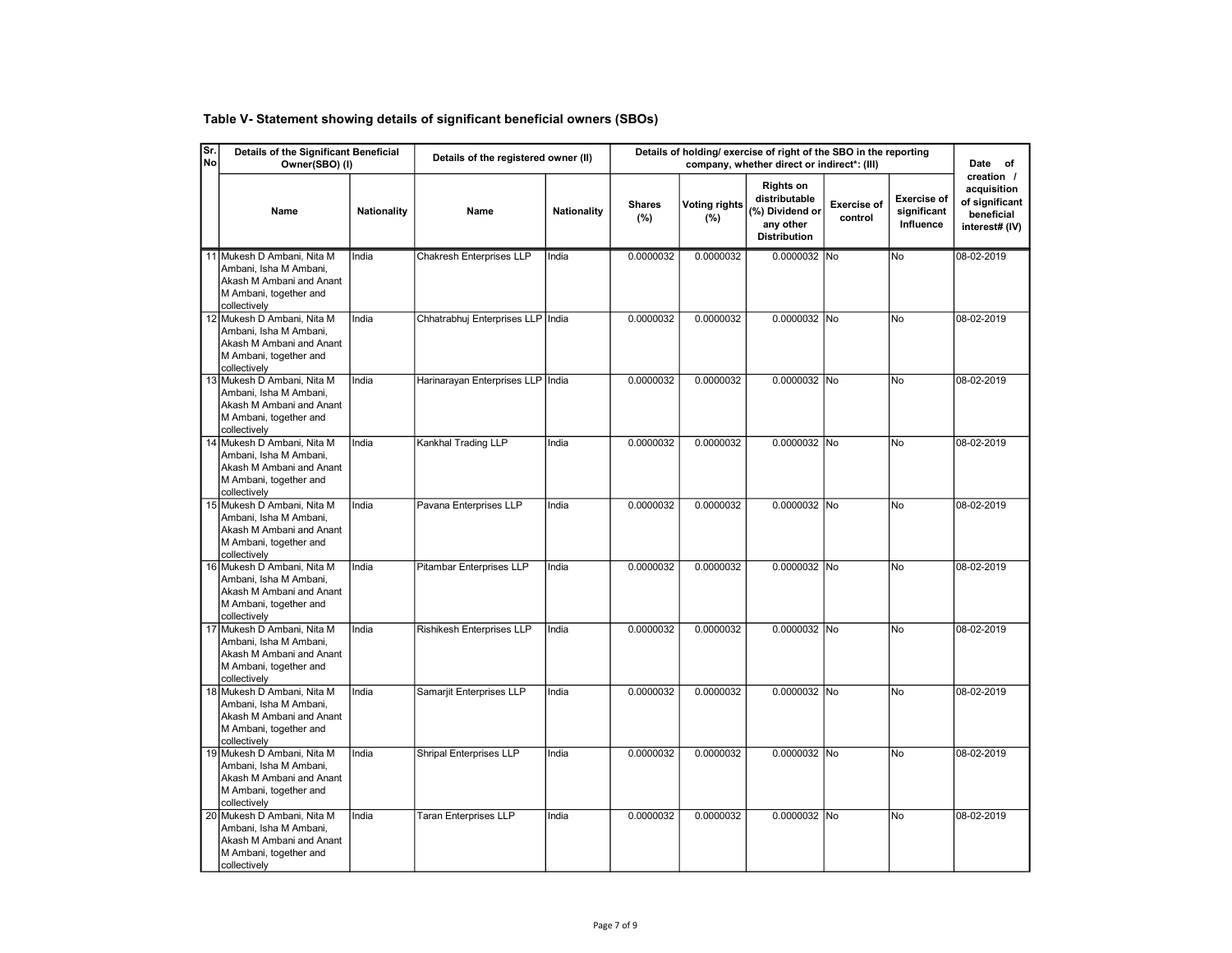| Table V- Statement showing details of significant beneficial owners (SBOs) |
|----------------------------------------------------------------------------|
|----------------------------------------------------------------------------|

| Sr.<br><b>No</b> | Details of the Significant Beneficial<br>Owner(SBO) (I)                                                                    |                    | Details of the registered owner (II)         |                    | Details of holding/ exercise of right of the SBO in the reporting |                             | Date of                                                                                  |                               |                                                |                                                                             |
|------------------|----------------------------------------------------------------------------------------------------------------------------|--------------------|----------------------------------------------|--------------------|-------------------------------------------------------------------|-----------------------------|------------------------------------------------------------------------------------------|-------------------------------|------------------------------------------------|-----------------------------------------------------------------------------|
|                  | Name                                                                                                                       | <b>Nationality</b> | Name                                         | <b>Nationality</b> | <b>Shares</b><br>(%)                                              | <b>Voting rights</b><br>(%) | <b>Rights on</b><br>distributable<br>(%) Dividend or<br>any other<br><b>Distribution</b> | <b>Exercise of</b><br>control | <b>Exercise of</b><br>significant<br>Influence | creation /<br>acquisition<br>of significant<br>beneficial<br>interest# (IV) |
|                  | 21 Mukesh D Ambani, Nita M<br>Ambani, Isha M Ambani,<br>Akash M Ambani and Anant<br>M Ambani, together and<br>collectively | India              | <b>Trilokesh Commercials LLP</b>             | India              | 0.0000032                                                         | 0.0000032                   | 0.0000032 No                                                                             |                               | No                                             | 08-02-2019                                                                  |
|                  | 22 Mukesh D Ambani, Nita M<br>Ambani, Isha M Ambani,<br>Akash M Ambani and Anant<br>M Ambani, together and<br>collectively | India              | Vishatan Enterprises LLP                     | India              | 0.0000032                                                         | 0.0000032                   | 0.0000032 No                                                                             |                               | lNo.                                           | 08-02-2019                                                                  |
|                  | 23 Mukesh D Ambani, Nita M<br>Ambani. Isha M Ambani.<br>Akash M Ambani and Anant<br>M Ambani, together and<br>collectively | India              | Reliance Industries Holding<br>Private Ltd   | India              | 4.0626711                                                         | 4.0626711                   | 4.0626711 No                                                                             |                               | <b>No</b>                                      | 08-02-2019                                                                  |
|                  | 24 Mukesh D Ambani, Nita M<br>Ambani, Isha M Ambani,<br>Akash M Ambani and Anant<br>M Ambani, together and<br>collectively | India              | <b>Synergy Synthetics Private</b><br>Limited | India              | 0.0000032                                                         | 0.0000032                   | 0.0000032 No                                                                             |                               | No                                             | 08-02-2019                                                                  |
|                  | 25 Mukesh D Ambani, Nita M<br>Ambani, Isha M Ambani,<br>Akash M Ambani and Anant<br>M Ambani, together and<br>collectively | India              | Exotic Officeinfra Private<br>Limited        | India              | 0.0004066                                                         | 0.0004066                   | 0.0004066 No                                                                             |                               | <b>No</b>                                      | 08-02-2019                                                                  |
|                  | 26 Mukesh D Ambani, Nita M<br>Ambani, Isha M Ambani,<br>Akash M Ambani and Anant<br>M Ambani, together and<br>collectively | India              | Carat Holdings and Trading<br>Co Pvt Ltd     | India              | 0.0001609                                                         | 0.0001609                   | 0.0001609 No                                                                             |                               | <b>No</b>                                      | 08-02-2019                                                                  |
|                  | 27 Mukesh D Ambani, Nita M<br>Ambani, Isha M Ambani,<br>Akash M Ambani and Anant<br>M Ambani, together and<br>collectively | India              | Neutron Enterprises Private<br>Limited       | India              | 0.0000272                                                         | 0.0000272                   | 0.0000272 No                                                                             |                               | <b>No</b>                                      | 08-02-2019                                                                  |
|                  | 28 Mukesh D Ambani, Nita M<br>Ambani, Isha M Ambani,<br>Akash M Ambani and Anant<br>M Ambani, together and<br>collectively | India              | <b>Futura Commercials Private</b><br>Limited | India              | 0.0000267                                                         | 0.0000267                   | 0.0000267 No                                                                             |                               | No                                             | 08-02-2019                                                                  |
|                  | 29 Mukesh D Ambani, Nita M<br>Ambani, Isha M Ambani,<br>Akash M Ambani and Anant<br>M Ambani, together and<br>collectively | India              | Chakradev Enterprises LLP                    | India              | 0.0000032                                                         | 0.0000032                   | 0.0000032 No                                                                             |                               | <b>No</b>                                      | 08-02-2019                                                                  |
|                  | 30 Mukesh D Ambani, Nita M<br>Ambani, Isha M Ambani,<br>Akash M Ambani and Anant<br>M Ambani, together and<br>collectively | India              | Janardan Commercials LLP                     | India              | 0.0000032                                                         | 0.0000032                   | 0.0000032 No                                                                             |                               | No                                             | 08-02-2019                                                                  |